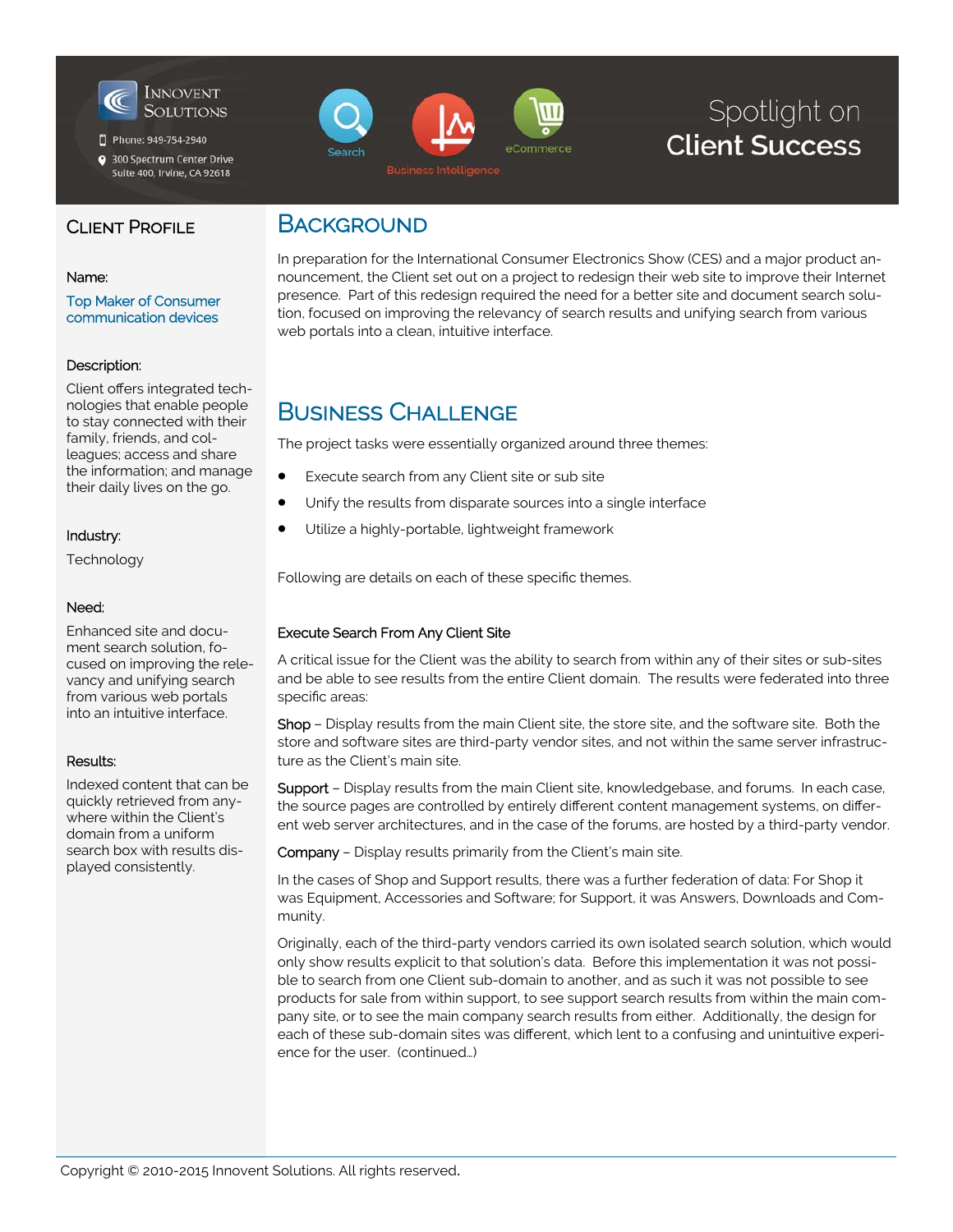## **BUSINESS CHALLENGE** (CONTINUED)

#### Unified Results In A Single User Interface

The search solution needed to present information from multiple sources seamlessly, giving the impression that all of the information resides within the same user experience of the web site. This data needed to be gathered from separate hosts and federated into collections and sub-collections of data that would allow the user to refine results by clear categories.

#### Utilize a Highly-Portable, Lightweight Framework

A unique technical constraint was added to the project. The decision was made to have little to no application servers to provide functionality, instead offloading functionality onto the client through extensive use of JavaScript. This decision was primarily driven by a desire to efficiently scale the solution worldwide with maximum cost efficiency.

The challenges faced were several. The Client needed a way for the search solution to integrate seamlessly across all of the website implementations. Integration needed to be done in a way that calls to the search could be performed in an Ajaxtype fashion, in client side only code, without the assistance of a backend technology such as J2EE or .Net.

Finally, the search solution needed to be launched from and resolved to multiple web sites hosted across different server farms. In doing so the solution must not violate the Same Origin Policy that web browsers implement to protect users from cross-site scripting attacks. A primary concern was for the solution to be successful and efficient in multiple browsers, accounting for varying idiosyncrasies in rendering and script handling.

## SOLUTION

The Client partnered with Innovent Solutions for its search expertise and another vendor to create and implement a platform combining Dojo, Mootools, and several other Web 2.0 frameworks. For the specific search solution, the Client decided to move away from its disparate and isolated search solutions and utilize the Google Search Appliance for all of its site search requirements.

In implementing a Google Search Appliance search solution, the Client was leveraging proven technology developed by Google. This was a solution grounded by a well known search paradigm, allowing the Client to expose search results in a uniform interface from several different aspects of their online presence, such as their knowledge base, online shop, company announcements, and online forums.

The Google Search Appliance was easily configured to resolve two requirements for the Client : the loading of data from multiple disparate sources, and the federation of results into categories that could be clearly refined. The data is loaded into the index once, but presented in multiple ways through the configuration of collections. Once configured, the search solution was able to present results from multiple locations as if they belonged to a single search concept. In this way, for example, "support" results could be presented as a single set of data, even though they were loaded from forums, a knowledge base, and general pages throughout the Client's primary domain. These results could be further refined into sub-categories through collection configuration.

In order to create a Search API that was client-side only, cross browser compatible, and capable of doing search requests in an Ajax like manner, Innovent Solutions leveraged the Google Web Toolkit to build a search API that could be called from any JavaScript based framework to implement search and return results. (continued…)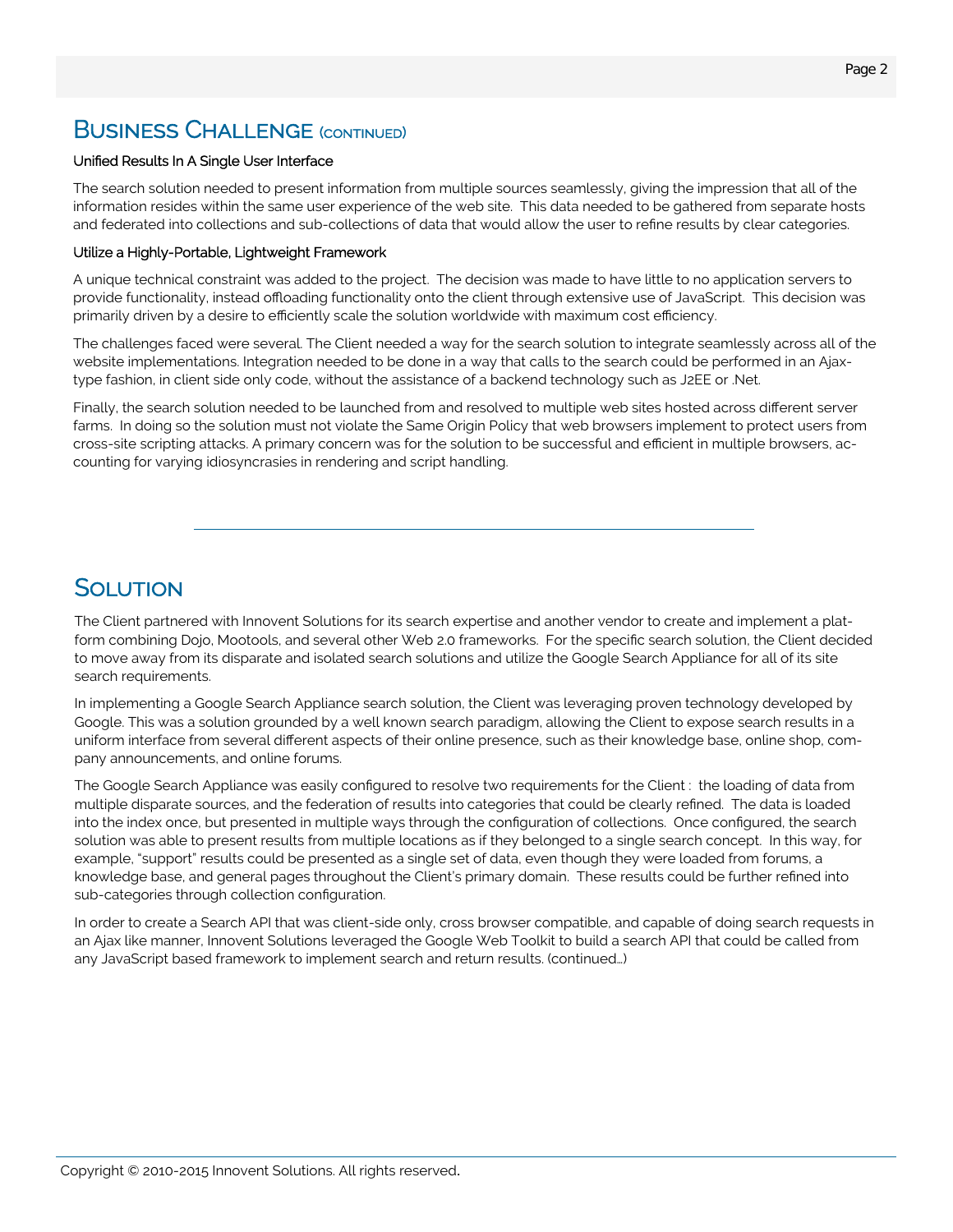### **SOLUTION** (CONTINUED)

The Google Web Toolkit, with the combination of a utility called GWT Exporter, allowed Innovent Solutions to build a Search API that only required simple object interaction to create complex search requests. By exposing a small handful of objects using the GWT Exporter utility, it became possible to expose an API in a very simple manner. From there, development of the API could be handled similar to any Java project, with full featured debugging capabilities and performance profiling provided by Eclipse in order to optimize search execution and eliminate bugs. A simple function call is now all that is required to interact with the Google Search Appliance and receive search results. By using the Google Web Toolkit, crossbrowser compatibility issues were resolved by leveraging the same technologies that allowed Google to create applications such as Google Maps and Google Docs.

With an API constructed and fully tested with JUnit tests, the API could then be implemented into any Javascript based environment, including the Mojo framework being developed by Blast Radius. Best of all, the GWT Java to Javascript compiler results would enables the API and the framework to work together well. The API was embedded into each of the search sections of the site, and into the global search functionality. Now, each individual section, such as company announcements, online shop, and support sections, could receive category specific search logic and result handling based on the Search API that was created.

The resolution of the Same Origin Policy issue required an HTTP request proxy using Perl in an Apache environment. By creating a proxy that was capable of handling search requests and return results, the detail of the implementation were abstracted from the search API and could be run on the same server as where the HTML pages are stored. This would allow the client to communicate within the same domain as the serving pages, and proxy the requests to the Google Search Appliance. The proxy was extremely lightweight and highly portable, providing a fair degree of flexibility in the web server architecture.

# **THE RESULTS**

In coordination with the Client's IT staff Innovent Solutions created a robust, extensible solution which was delivered successfully, on time and on budget.

Approximately 75,000 pages of data exist within the index, with a large blend of data being used through collections throughout the website. Search results can quickly be retrieved from anywhere within the Client's domains from a clear search textbox in the upper-right corner of the site. The search results interface has the same look-and-feel regardless of what source data is being previewed, giving the user uniform access to the Client's information.